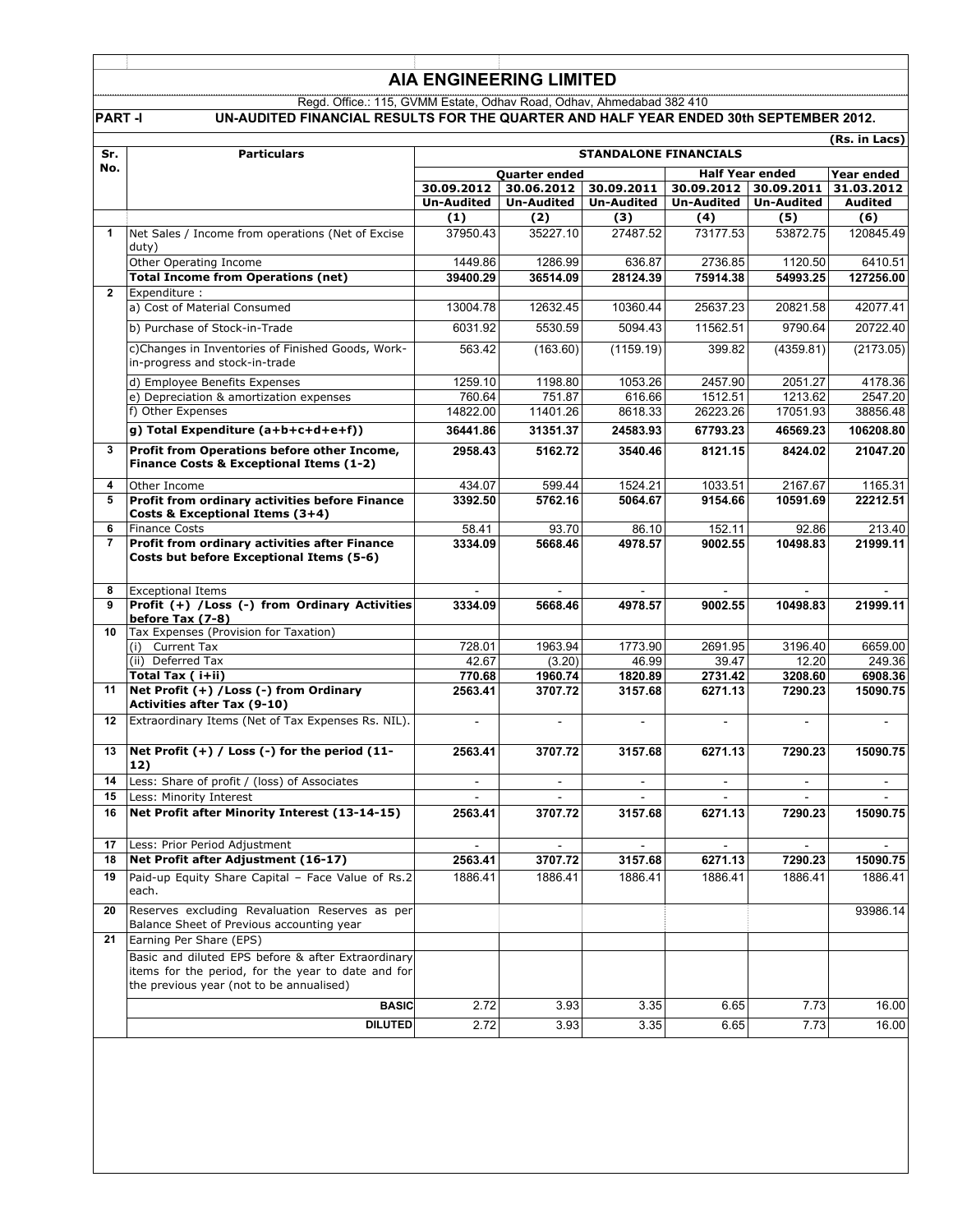Regd. Office.: 115, GVMM Estate, Odhav Road, Odhav, Ahmedabad - 382 410

# **PART - II UN-AUDITED FINANCIAL RESULTS FOR THE QUARTER AND HALF YEAR ENDED 30th SEPTEMBER 2012.**

| Sr.            | <b>Particulars</b>                                                               | <b>STANDALONE FINANCIALS</b> |                          |            |                 |            |            |
|----------------|----------------------------------------------------------------------------------|------------------------------|--------------------------|------------|-----------------|------------|------------|
| No.            |                                                                                  | <b>Quarter ended</b>         |                          |            | Half year ended |            | Year ended |
|                |                                                                                  | 30.09.2012                   | 30.06.2012               | 30.09.2011 | 30.09.2012      | 30.09.2011 | 31.03.2012 |
| А.             | <b>PARTICULARS OF SHAREHOLDING</b>                                               |                              |                          |            |                 |            |            |
| 1              | Public Shareholding                                                              |                              |                          |            |                 |            |            |
|                | No. of Equity Shares                                                             | 36171250                     | 36171250                 | 36171455   | 36171250        | 36171455   | 36171250   |
|                | Percentage of Shareholding                                                       | 38.35%                       | 38.35%                   | 38.35%     | 38.35%          | 38.35%     | 38.35%     |
| $\overline{2}$ | Promoters & Promoter group Shareholding                                          |                              |                          |            |                 |            |            |
|                | (a) - Pledged/Encumbered - Number of Shares                                      | <b>NIL</b>                   | <b>NIL</b>               | <b>NIL</b> | <b>NIL</b>      | <b>NIL</b> | <b>NIL</b> |
|                | - Percentage of shares (as a % of the total                                      | N.A.                         | N.A.                     | N.A.       | N.A.            | N.A.       | N.A.       |
|                | shareholding of promoter and<br>promoter group)                                  |                              |                          |            |                 |            |            |
|                | - Percentage of shares (as a % of the total share                                | N.A.                         | N.A.                     | N.A.       | N.A.            | N.A.       | N.A.       |
|                | capital of the Company).                                                         |                              |                          |            |                 |            |            |
|                | (b) Non-encumbered                                                               |                              |                          |            |                 |            |            |
|                | - Number of Shares                                                               | 58149120                     | 58149120                 | 58148915   | 58149120        | 58148915   | 58149120   |
|                | Percentage of shares (as a % of the total                                        | 100%                         | 100%                     | 100%       | 100%            | 100%       | 100%       |
|                | shareholding of promoter and<br>promoter group)                                  |                              |                          |            |                 |            |            |
|                | - Percentage of shares (as a % of the total share                                | 61.65%                       | 61.65%                   | 61.65%     | 61.65%          | 61.65%     | 61.65%     |
|                | capital of the Company).                                                         |                              |                          |            |                 |            |            |
|                |                                                                                  |                              |                          |            |                 |            |            |
|                | <b>Particulars</b>                                                               |                              | 3 month ended 30.09.2012 |            |                 |            |            |
| B              | <b>INVESTOR COMPLAINTS</b>                                                       | <b>NIL</b>                   |                          |            |                 |            |            |
|                | Pending at the beginning of the year                                             | <b>NIL</b>                   |                          |            |                 |            |            |
|                | Received during the quarter                                                      | <b>NIL</b>                   |                          |            |                 |            |            |
|                | Disposed of during the quarter<br>Remaining unresolved at the end of the quarter |                              |                          |            |                 |            |            |
|                |                                                                                  | <b>NIL</b>                   |                          |            |                 |            |            |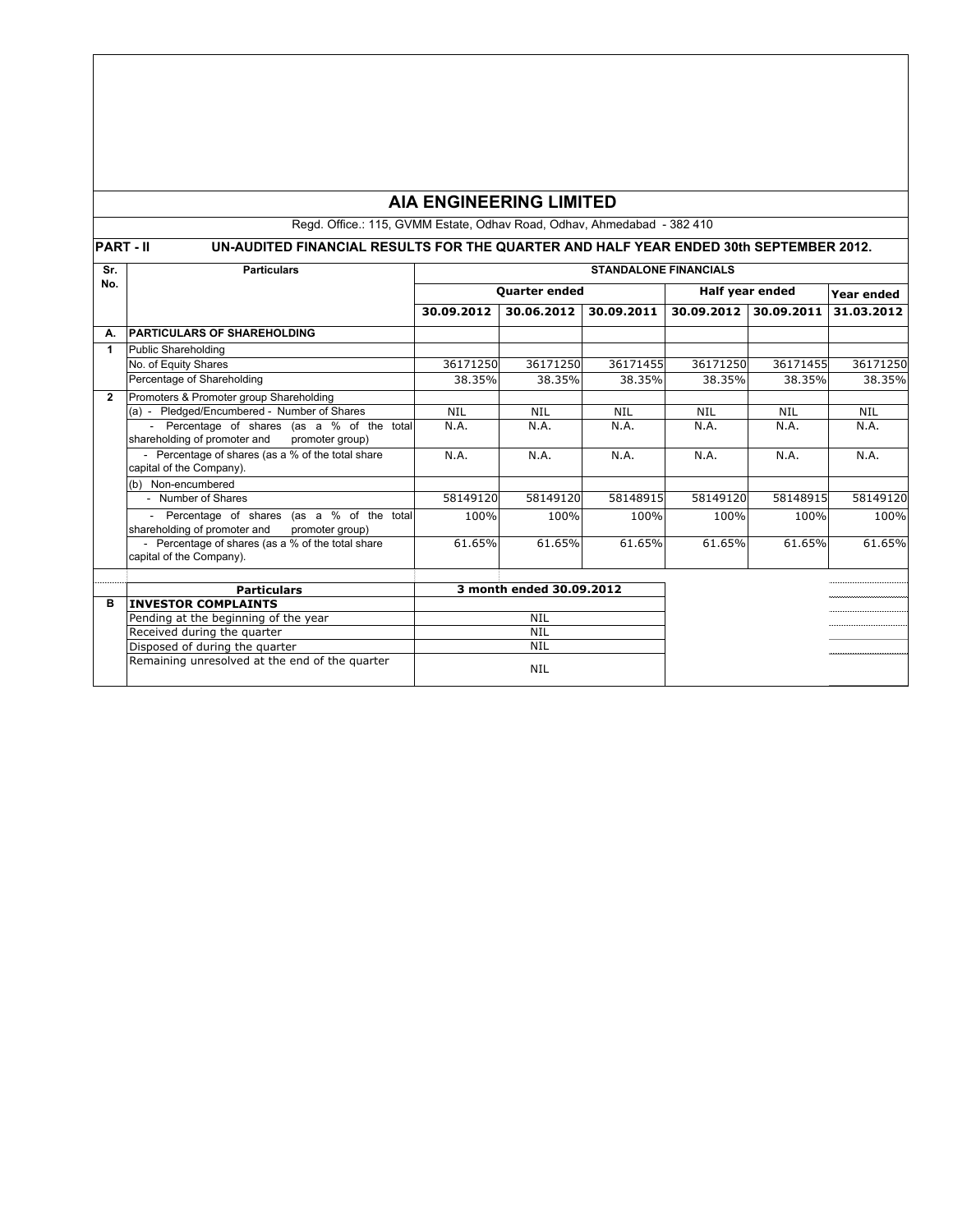Regd. Office.: 115, GVMM Estate, Odhav Road, Odhav, Ahmedabad 382 410

PART - I UN-AUDITED FINANCIAL RESULTS FOR THE QUARTER AND HALF YEAR ENDED 30th SEPTEMBER 2012.

| Sr.            | <b>Particulars</b>                                                                                                                                   | (Rs. in Lacs)<br><b>CONSOLIDATED FINANCIALS</b> |                                 |                                 |                                     |                   |                              |
|----------------|------------------------------------------------------------------------------------------------------------------------------------------------------|-------------------------------------------------|---------------------------------|---------------------------------|-------------------------------------|-------------------|------------------------------|
| No.            |                                                                                                                                                      |                                                 |                                 |                                 |                                     |                   |                              |
|                |                                                                                                                                                      | Quarter ended                                   |                                 |                                 | <b>Half Year ended</b>              |                   | Year ended                   |
|                |                                                                                                                                                      | 30.09.2012<br><b>Un-Audited</b>                 | 30.06.2012<br><b>Un-Audited</b> | 30.09.2011<br><b>Un-Audited</b> | 30.09.2012 30.09.2011<br>Un-Audited | <b>Un-Audited</b> | 31.03.2012<br><b>Audited</b> |
|                |                                                                                                                                                      | (1)                                             | (2)                             |                                 |                                     | (5)               | (6)                          |
|                |                                                                                                                                                      |                                                 |                                 | (3)                             | (4)                                 | 60408.39          |                              |
|                | 1 Net Sales / Income from operations (Net of Excise<br>duty)                                                                                         | 42579.40                                        | 42467.32                        | 33991.76                        | 85046.72                            |                   | 135252.74                    |
|                | Other Operating Income                                                                                                                               | 1450.61                                         | 1286.99                         | 636.87                          | 2737.6                              | 1120.50           | 6413.90                      |
|                | <b>Total Income from Operations (net)</b>                                                                                                            | 44030.01                                        | 43754.31                        | 34628.63                        | 87784.32                            | 61528.89          | 141666.64                    |
| $\mathbf{2}$   | Expenditure:                                                                                                                                         |                                                 |                                 |                                 |                                     |                   |                              |
|                | a) Cost of Material Consumed                                                                                                                         | 17513.51                                        | 16636.16                        | 14150.78                        | 34149.67                            | 28040.96          | 58000.76                     |
|                | b) Purchase of Stock-in-Trade                                                                                                                        |                                                 |                                 |                                 |                                     |                   |                              |
|                | c)Changes in Inventories of Finished Goods, Work-<br>in-progress and stock-in-trade                                                                  | 356.15                                          | 656.37                          | 1632.44                         | 1012.52                             | (4742.33)         | (3758.02)                    |
|                | d) Employee benefit expenses                                                                                                                         | 1994.85                                         | 1852.74                         | 1695.46                         | 3847.59                             | 3244.55           | 6488.52                      |
|                | e) Depreciation & amortization expenses                                                                                                              | 855.22                                          | 844.04                          | 714.82                          | 1699.26                             | 1407.15           | 2944.43                      |
|                | f) Other Expenses                                                                                                                                    | 18624.59                                        | 16592.64                        | 10733.30                        | 35217.23                            | 23088.45          | 53605.56                     |
|                | g) Total Expenditure (a+b+c+d+e+f))                                                                                                                  | 39344.32                                        | 36581.95                        | 28926.80                        | 75926.27                            | 51038.78          | 117281.25                    |
|                | 3 Profit from Operations before other Income,<br>Finance Costs & Exceptional Items (1-2)                                                             | 4685.69                                         | 7172.36                         | 5701.83                         | 11858.05                            | 10490.11          | 24385.39                     |
|                | 4 Other Income                                                                                                                                       | 465.30                                          | 651.68                          | 13.23                           | 1116.98                             | 699.19            | 1327.31                      |
| 5              | Profit from ordinary activities before Finance                                                                                                       | 5150.99                                         | 7824.04                         | 5715.06                         | 12975.03                            | 11189.30          | 25712.70                     |
|                | Costs & Exceptional Items (3+4)                                                                                                                      |                                                 |                                 |                                 |                                     |                   |                              |
|                | 6 Finance Costs                                                                                                                                      | 126.49                                          | 155.83                          | 89.23                           | 282.32                              | 150.43            | 439.18                       |
| $\overline{7}$ | Profit from ordinary activities after Finance                                                                                                        | 5024.50                                         | 7668.21                         | 5625.83                         | 12692.71                            | 11038.87          | 25273.52                     |
|                | Costs but before Exceptional Items (5-6)                                                                                                             |                                                 |                                 |                                 |                                     |                   |                              |
|                | 8 Exceptional Items                                                                                                                                  |                                                 |                                 |                                 |                                     |                   |                              |
| 9              | Profit (+) /Loss (-) from Ordinary Activities                                                                                                        | 5024.50                                         | 7668.21                         | 5625.83                         | 12692.71                            | 11038.87          | 25273.52                     |
| 10             | before Tax (7-8)<br>Tax Expenses (Provision for Taxation)                                                                                            |                                                 |                                 |                                 |                                     |                   |                              |
|                | (i) Current Tax                                                                                                                                      | 912.89                                          | 2270.65                         | 1732.88                         | 3183.54                             | 3269.75           | 6962.47                      |
|                | (ii) Deferred Tax                                                                                                                                    | 78.9                                            | (6.12)                          | 47.04                           | 72.78                               | 8.38              | 190.62                       |
|                | Total Tax (i+ii)                                                                                                                                     | 991.79                                          | 2264.53                         | 1779.92                         | 3256.32                             | 3278.13           | 7153.09                      |
|                | 11 Net Profit (+) / Loss (-) from Ordinary                                                                                                           | 4032.71                                         | 5403.68                         | 3845.91                         | 9436.39                             | 7760.74           | 18120.43                     |
|                | <b>Activities after Tax (9-10)</b>                                                                                                                   |                                                 |                                 |                                 |                                     |                   |                              |
|                | 12 Extraordinary Items (Net of Tax Expenses Rs. NIL).                                                                                                | $\mathbf{r}$                                    |                                 |                                 | $\sim$                              | $\sim$            |                              |
|                | 13 Net Profit $(+)$ / Loss $(-)$ for the period $(11-12)$                                                                                            | 4032.71                                         | 5403.68                         | 3845.91                         | 9436.39                             | 7760.74           | 18120.43                     |
|                | 14 Less: Share of profit / (loss) of Associates                                                                                                      | $\overline{\phantom{a}}$                        |                                 |                                 | $\mathbb{Z}^2$                      |                   |                              |
|                | 15 Less: Minority Interest                                                                                                                           | 19.14                                           | 19.83                           | (14.95)                         | 38.97                               | (14.90)           | 74.57                        |
|                | 16 Net Profit after Minority Interest (13-14-15)                                                                                                     | 4013.57                                         | 5383.85                         | 3860.86                         | 9397.42                             | 7775.64           | 18045.86                     |
|                | 17 Less: Prior Period Adjustment                                                                                                                     |                                                 |                                 |                                 |                                     |                   |                              |
|                | 18 Net Profit after Adjustment (16-17)                                                                                                               | 4013.57                                         | 5383.85                         | 3860.86                         | 9397.42                             | 7775.64           | 18045.86                     |
|                | 19 Paid-up Equity Share Capital - Face Value of Rs.2                                                                                                 | 1886.41                                         | 1886.41                         | 1886.41                         | 1886.41                             | 1886.41           | 1886.41                      |
| 20             | Reserves excluding Revaluation Reserves as per<br>Balance Sheet of Previous accounting year                                                          |                                                 |                                 |                                 |                                     |                   | 121655.64                    |
|                | 21 Earning Per Share (EPS)                                                                                                                           |                                                 |                                 |                                 |                                     |                   |                              |
|                | Basic and diluted EPS before & after Extraordinary<br>items for the period, for the year to date and for the<br>previous year (not to be annualised) |                                                 |                                 |                                 |                                     |                   |                              |
|                | <b>BASIC</b>                                                                                                                                         | 4.28                                            | 5.73                            | 4.09                            | 10.00                               | 8.24              | 19.21                        |
|                | <b>DILUTED</b>                                                                                                                                       | 4.28                                            | 5.73                            | 4.09                            | 10.00                               | 8.24              | 19.21                        |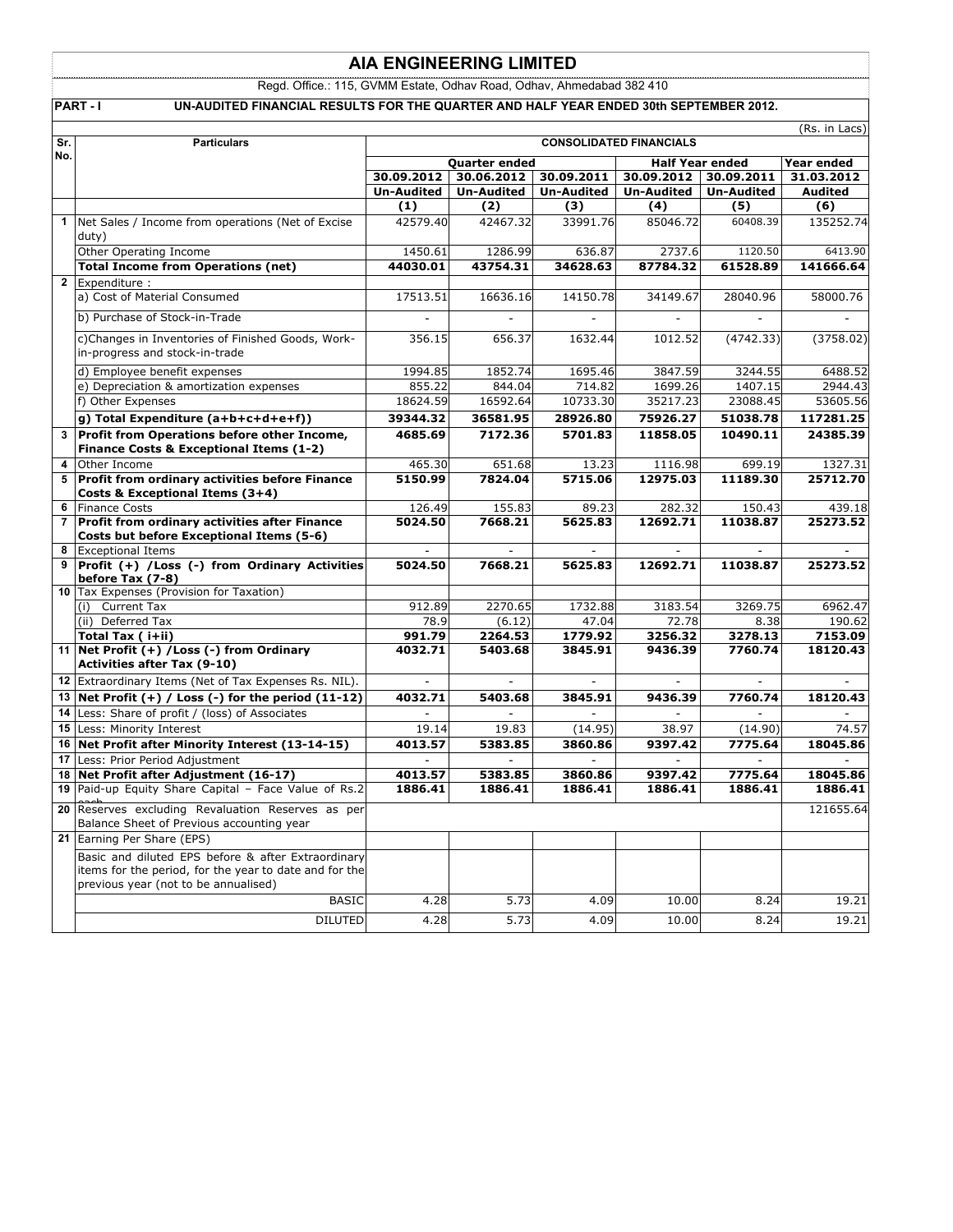### Regd. Office.: 115, GVMM Estate, Odhav Road, Ahmedabad 382 410

**PART - II UN-AUDITED FINANCIAL RESULTS FOR THE QUARTER AND HALF YEAR ENDED 30th SEPTEMBER 2012.**

| Sr. | <b>Particulars</b>                                                                          | <b>CONSOLIDATED FINANCIALS</b> |            |            |                        |            |            |
|-----|---------------------------------------------------------------------------------------------|--------------------------------|------------|------------|------------------------|------------|------------|
| No. |                                                                                             | <b>Ouarter ended</b>           |            |            | <b>Half Year ended</b> |            | Year ended |
|     |                                                                                             | 30.09.2012                     | 30.06.2012 | 30.09.2011 | 30.09.2012             | 30.09.2011 | 31.03.2012 |
|     | A. PARTICULARS OF SHAREHOLDING                                                              |                                |            |            |                        |            |            |
|     | Public Shareholding                                                                         |                                |            |            |                        |            |            |
|     | No. of Equity Shares                                                                        | 36171250                       | 36171250   | 36171455   | 36171250               | 36171455   | 36171250   |
|     | Percentage of Shareholding                                                                  | 38.35%                         | 38.35%     | 38.35%     | 38.35%                 | 38.35%     | 38.35%     |
|     | 2 Promoters & Promoter group Shareholding                                                   |                                |            |            |                        |            |            |
|     | (a) - Pledged/Encumbered - Number of Shares                                                 | NIL                            | NIL        | NIL        | NIL                    | NIL        | NIL        |
|     | - Percentage of shares (as a % of the total shareholding<br>of promoter and promoter group) | N.A.                           | N.A.       | N.A.       | N.A.                   | N.A.       | N.A.       |
|     | - Percentage of shares (as a % of the total share<br>capital of the Company).               | N.A.                           | N.A.       | N.A.       | N.A.                   | N.A.       | N.A.       |
|     | (b) Non-encumbered                                                                          |                                |            |            |                        |            |            |
|     | - Number of Shares                                                                          | 58149120                       | 58149120   | 58148915   | 58149120               | 58148915   | 58149120   |
|     | - Percentage of shares (as a % of the total shareholding<br>of promoter and promoter group) | 100%                           | 100%       | 100%       | 100%                   | 100%       | 100%       |
|     | - Percentage of shares (as a % of the total share<br>capital of the Company).               | 61.65%                         | 61.65%     | 61.65%     | 61.65%                 | 61.65%     | 61.65%     |

|   | <b>Particulars</b>                             | 3 month ended 30.09.2012 |
|---|------------------------------------------------|--------------------------|
| в | <b>INVESTOR COMPLAINTS</b>                     |                          |
|   | Pending at the beginning of the year           | NIL                      |
|   | Received during the quarter                    | NIL                      |
|   | Disposed of during the quarter                 | NIL                      |
|   | Remaining unresolved at the end of the quarter | NH                       |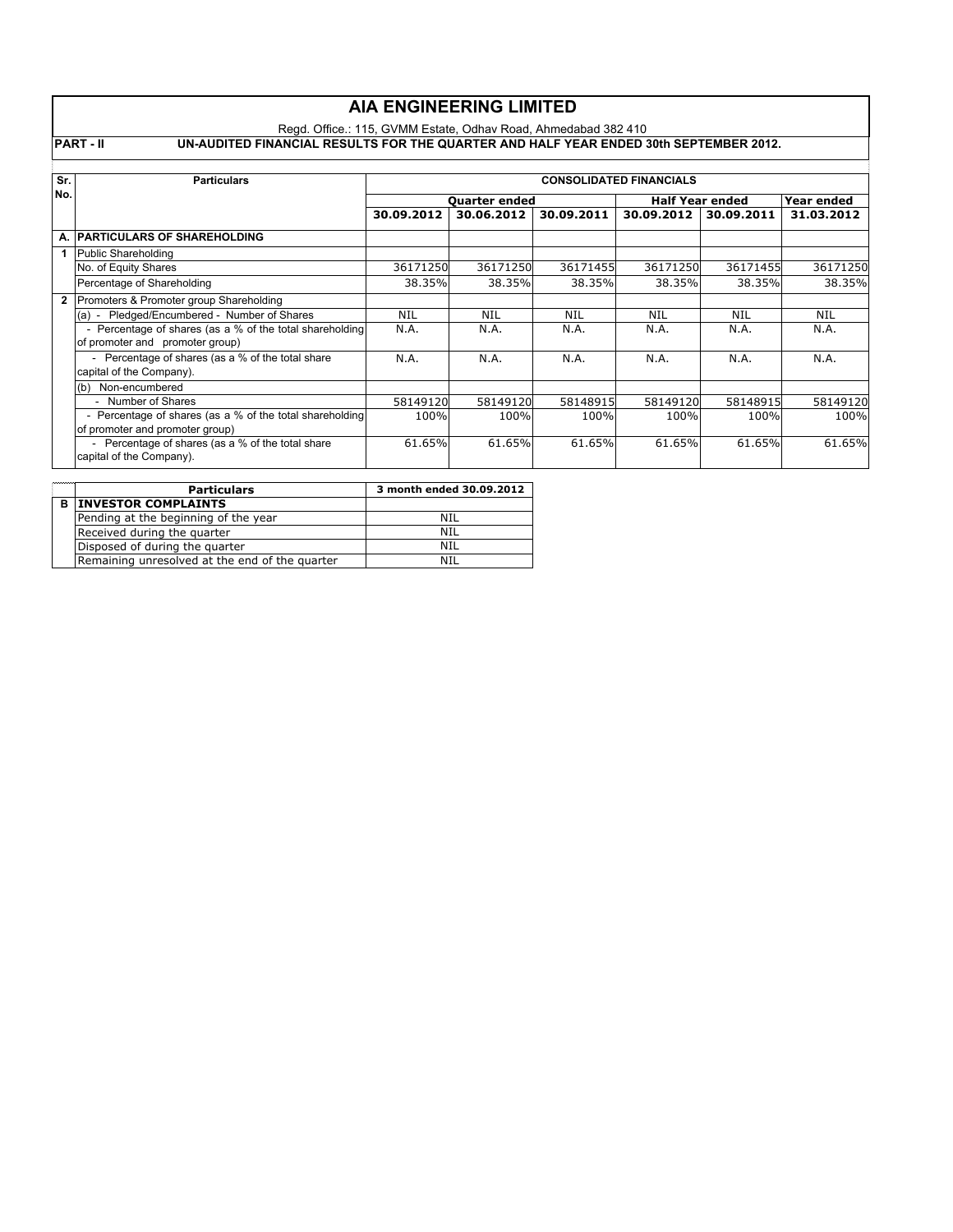#### **NOTES**

- **1** The above Un-audited Financial Results for the Quarter and Half year ended 30th September 2012 have been reviewed by the Audit Committee and were taken on record by the Board of Directors in their respective meetings held on 12th November 2012.
- **2** The Company has only one primary segment i.e. manufacturing of High Chrome Mill Internals.
- **3** The Un-audited Financial Results for the Quarter and Half Year ended 30th September 2012 have been Limited Reviewed by the Statutory Auditors of the Company.
- **4** The consolidated Finanical Results comprises of the results of the parent company i.e. AIA Engineering Ltd. and its subsidiaries viz. Welcast Steels Ltd., Bangalore, DCPL Foundries Ltd., Ahmedabad, Vega Industries (Middle East) F.Z.E.,UAE, Vega Industries Ltd., U.K., Vega Industries Ltd., U.S.A., Vega Steels Industries (RSA) Pty. Ltd., South Africa and Wuxi Weigejia Trade Co. Ltd., China.

### **5** Statement of Assets and Liabilities as at the end of 30.09.2012

| <b>Particulars</b>                              |                                          | <b>STANDALONE</b>                     | (Rs. in lakhs)<br><b>CONSOLIDATED</b>    |                                       |  |  |
|-------------------------------------------------|------------------------------------------|---------------------------------------|------------------------------------------|---------------------------------------|--|--|
|                                                 | As at<br>30.09.2012<br><b>Un-audited</b> | As at<br>31.03.2012<br><b>Audited</b> | As at<br>30.09.2012<br><b>Un-audited</b> | As at<br>31.03.2012<br><b>Audited</b> |  |  |
| <b>EQUITY AND LIABILITIES</b><br>A              |                                          |                                       |                                          |                                       |  |  |
| <b>1 SHAREHOLDERS FUND:</b>                     |                                          |                                       |                                          |                                       |  |  |
| (a) Capital                                     | 1,886.41                                 | 1,886.41                              | 1,886.41                                 | 1,886.41                              |  |  |
| (b) Reserves and Surplus                        | 100,257.27                               | 93,986.14                             | 132,067.35                               | 121,664.87                            |  |  |
| Sub-total - Shareholders' funds                 | 102,143.68                               | 95,872.55                             | 133,953.76                               | 123,551.28                            |  |  |
| 2. Share application money pending<br>allotment |                                          |                                       |                                          |                                       |  |  |
| 3. Minority Interest                            |                                          |                                       | 777.89                                   | 437.96                                |  |  |
| <b>4 Non-Current Liabilities:</b>               |                                          |                                       |                                          |                                       |  |  |
| (a) Long-term Borrowings                        | 110.53                                   | 127.91                                | 737.38                                   | 712.45                                |  |  |
| (b) Deferred Tax Liabilities (net)              | 1,868.34                                 | 1,828.87                              | 1,766.96                                 | 1,576.98                              |  |  |
| (c) Other long-term liabilities                 |                                          |                                       |                                          |                                       |  |  |
| (d) Long-term Provisions                        | 303.76                                   | 266.72                                | 306.10                                   | 430.14                                |  |  |
| Sub-total - Non-Current Liabilities             | 2,282.63                                 | 2,223.50                              | 2,810.44                                 | 2,719.57                              |  |  |
| <b>5</b> Current Liabilities:                   |                                          |                                       |                                          |                                       |  |  |
| (a) Short-term Borrowings                       | 2,730.89                                 | 2543.50                               | 4,251.46                                 | 3,859.95                              |  |  |
| (b) Trade Payables                              | 10,400.24                                | 7,267.24                              | 7,412.70                                 | 9,864.27                              |  |  |
| (c) Other Current liabilities                   | 1,959.44                                 | 1,580.27                              | 4,769.99                                 | 3,558.44                              |  |  |
| (d) Short-term Provisions                       | 3,480.61                                 | 4,675.56                              | 4,023.30                                 | 5,032.56                              |  |  |
| Sub-total - Current Liabilities                 | 18,571.18                                | 16,066.57                             | 20,457.45                                | 22,315.22                             |  |  |
| <b>TOTAL - EQUITY AND LIABILITIES</b>           | 122,997.49                               | 114,162.62                            | 157,999.54                               | 149,024.03                            |  |  |
| <b>B. ASSETS</b>                                |                                          |                                       |                                          |                                       |  |  |
| 1 Non-Current Assets:                           |                                          |                                       |                                          |                                       |  |  |
| (a) Fixed Assets                                | 36,707.57                                | 33,360.71                             | 37,968.95                                | 36,022.81                             |  |  |
| (b) Goodwill on Consolidation                   |                                          |                                       | 1419.28                                  | 1,392.49                              |  |  |
| (c) Non-Current Investments                     | 295.17                                   | 1,515.92                              | 0.10                                     | 0.10                                  |  |  |
| (d) Deferred Tax Assets (Net)                   |                                          |                                       |                                          |                                       |  |  |
| (e) Long term loans and advances                | 611.42                                   | 1,182.43                              | 1,225.39                                 | 1,798.27                              |  |  |
| (f) Other Non Current Assets                    | 405.14                                   | 565.65                                | 417.74                                   | 619.08                                |  |  |
| Sub-total - Non-Current Assets                  | 38,019.30                                | 36,624.71                             | 41,031.46                                | 39,832.75                             |  |  |
| 2 Current Assets:                               |                                          |                                       |                                          |                                       |  |  |
| (a) Current Investments                         | 11,230.34                                | 11,210.59                             | 11,230.34                                | 14,025.83                             |  |  |
| (b) Inventories                                 | 16,855.24                                | 16,210.48                             | 30,823.26                                | 30,108.87                             |  |  |
| (c) Trade Receivables                           | 30,432.98                                | 29,716.16                             | 38,276.16                                | 37,172.56                             |  |  |
| (d) Cash and Cash equivalents                   | 11,459.89                                | 7,781.08                              | 19,680.96                                | 14,964.17                             |  |  |
| (e) Short Term Loans and advances               | 14,705.45                                | 12,283.38                             | 16,663.07                                | 12,583.63                             |  |  |
| (f) Other Current Assets                        | 294.29                                   | 336.22                                | 294.29                                   | 336.22                                |  |  |
| Sub-total - Current Assets                      | 84,978.19                                | 77,537.91                             | 116,968.08                               | 109,191.28                            |  |  |
| <b>TOTAL - ASSETS</b>                           | 122,997.49                               | 114,162.62                            | 157,999.54                               | 149,024.03                            |  |  |